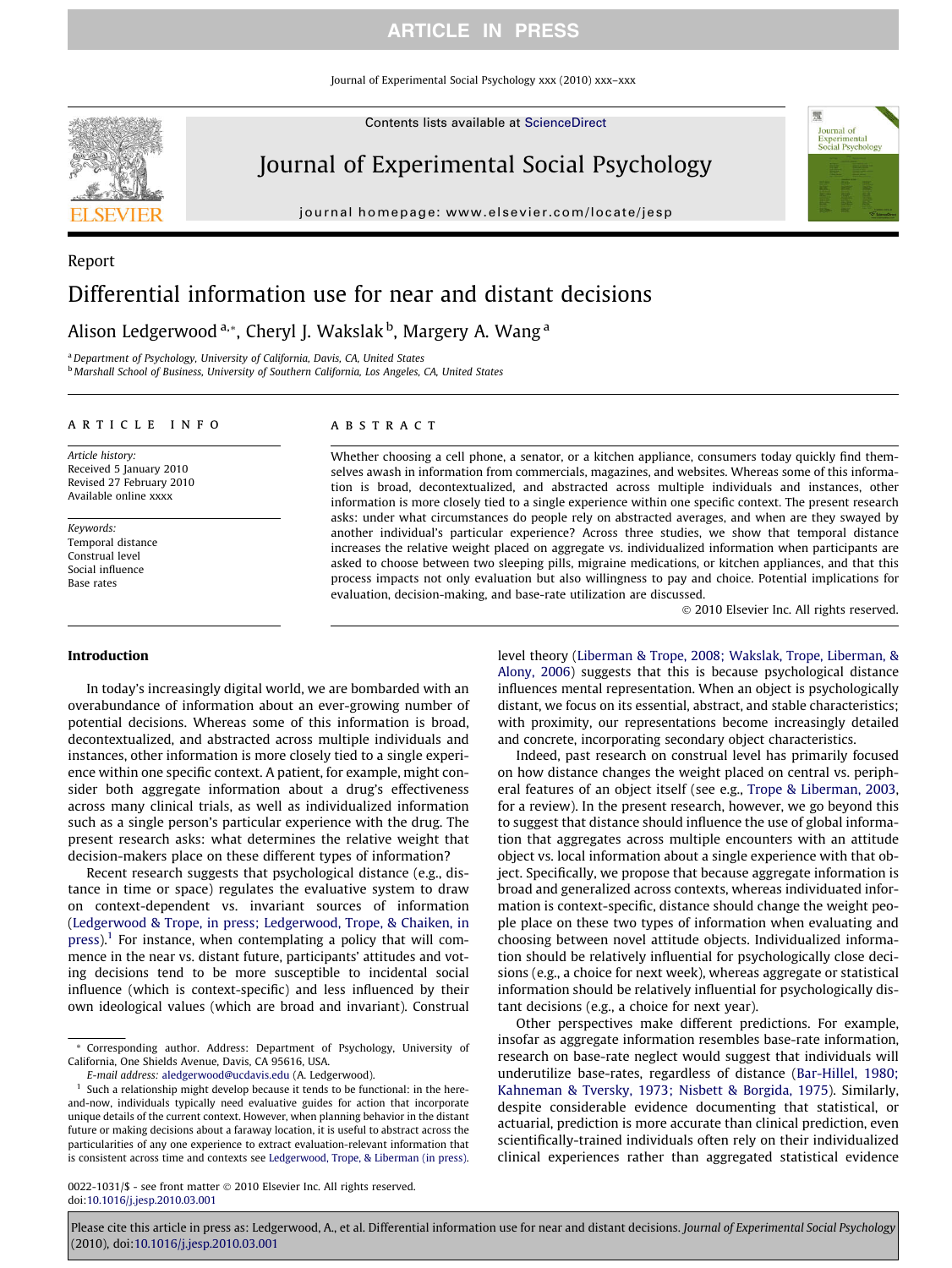(see e.g., [Dawes, Faust, & Meehl, 1989; Grove & Meehl, 1996;](#page-4-0) [Swets, Dawes, & Monahan, 2000\)](#page-4-0), again suggesting a general tendency to underutilize aggregated information. Moreover, one could argue that individualized information is sometimes (but in our studies, not always) more vivid than statistical information, and psychologists have long argued that vivid information should be more persuasive (e.g., [Nisbett & Ross, 1980](#page-4-0); but see [Taylor &](#page-4-0) [Thompson, 1982](#page-4-0)). Researchers have also suggested that specific cases are often more emotionally involving than abstract statistics ([Small & Loewenstein, 2003\)](#page-4-0). Again, these perspectives would predict a main effect of information type, such that individualized (and presumably more vivid or involving) information would be more influential than aggregate information.

Here, we test our unique interactive prediction that distance changes the relative weight placed on aggregate vs. individualized information. Participants in each study imagined choosing between two products – one favored by aggregate information, the other by individualized information – in the distant or near future, and then evaluated each product.

#### Study 1a

#### Method

Sixty-six undergraduates (47 female, 13 male, and 6 unreported) at New York University imagined a scenario occurring either 1 day from today (near future) or 1 year from today (distant future). The scenario suggested they had been having trouble sleeping, and were trying to decide which of two relatively new sleeping pills to ask their doctor to prescribe.

Participants then saw both aggregate and individualized information about each drug. Drug X was clearly favored by aggregate information: research showed it was effective for 85% of people who tried it, compared to a 70% effectiveness rate for Drug Y. Drug Y, in contrast, was clearly favored by individualized information: a casual acquaintance who tried both medications said Drug Y worked for her, whereas Drug X had not. Information order (aggregate vs. individualized first) and the drug names (X vs. Y) were counterbalanced across conditions and had no effects.

Next, participants rated how interested, happy, and optimistic they would be about trying each drug, from 1 (not at all) to 7 (extremely). These were averaged to form evaluation scores for the aggregate-favored ( $\alpha$  = .91) and individual-favored ( $\alpha$  = .92) drugs.

#### Results

A 2 (distance: near vs. distant future)  $\times$  2 (information type: favored by aggregate vs. individual) mixed-design ANOVA yielded a main effect of information type,  $F(1, 64) = 7.31$ ,  $p < .01$ ,  $p^2 = .10$ : people showed a general preference for the drug that was favored by individualized (vs. aggregate) information. This was qualified by the expected two-way interaction between distance and information type,  $F(1, 64) = 3.97$ ,  $p = .05$ ,  $n^2 = .06$ , confirming our central prediction that distance would modify the relative weight accorded to aggregate vs. individualized information (see Fig. 1). Follow-up ttests suggested that in this study, the interaction was driven by a decrease in the evaluation of the individual-favored drug in the distant (vs. near) future condition,  $t(64) = 2.09$ ,  $p < .05$ ; evaluation of the statistically-favored drug did not change,  $t < 1$ .

#### Study 1b

Our next study explored the generalizability of this effect beyond the specific product, population, and statistical details used in Study 1a.



Fig. 1. Attitudes toward the sleeping pill favored by aggregate information and the sleeping pill favored by individualized information as a function of temporal distance condition (Study 1a). Error bars indicate one standard error above and below the mean.

#### Method

Forty-eight UC Davis undergraduates (38 female, 10 male) imagined a scenario taking place either next week (near future) or next year (distant future). In the scenario, they were suffering from migraine headaches and were choosing between two medications. As in Study 1a, one medication was favored by aggregate information but disfavored by individualized information, whereas the other was favored by individualized and disfavored by aggregate information.<sup>2</sup> Participants then rated how interested, happy, and optimistic they would be about trying each drug ( $\alpha$  = .90 and .88 for the aggregate-favored and individual-favored drugs, respectively).

#### Results

A 2 (temporal distance) $\times$  2 (information type) mixed-design ANOVA yielded only the predicted two-way interaction,  $F(1, 46) = 4.23$ ,  $p < .05$ ,  $\eta^2 = .08$ . Replicating Study 1a, distance moderated the impact of aggregate vs. individualized information on evaluations of the two medications (see [Fig. 2](#page-2-0)). Perhaps because of the larger disparity between the effectiveness rates for the two drugs in this study (see Footnote 2), there seemed to be a slight trend such that temporal distance increased evaluations of the drug favored by aggregate information, ns. As in Study 1a, however, the interaction was primarily driven by the decreased evaluation of the individual-favored drug in the distant (vs. near) future condition,  $t(46) = 1.98$ ,  $p = .05$ .

#### Study 2

Thus far, these results support our central hypothesis that distance moderates the weight placed on aggregate vs. individualized information. However, given that the interactions obtained in Studies 1a and b were primarily driven by a decrease in the weight placed on individualized information for temporally distant decisions, we do not yet know whether distance can also increase the

 $2$  To explore the potential impact of a wider disparity in effectiveness rates for the two drugs we increased the disparity from 70% vs. 85% (in Study 1a) to either 65% vs. 85% or 60% vs. 90% in this study. Disparity size did not moderate our results; the reported analyses therefore collapse across version.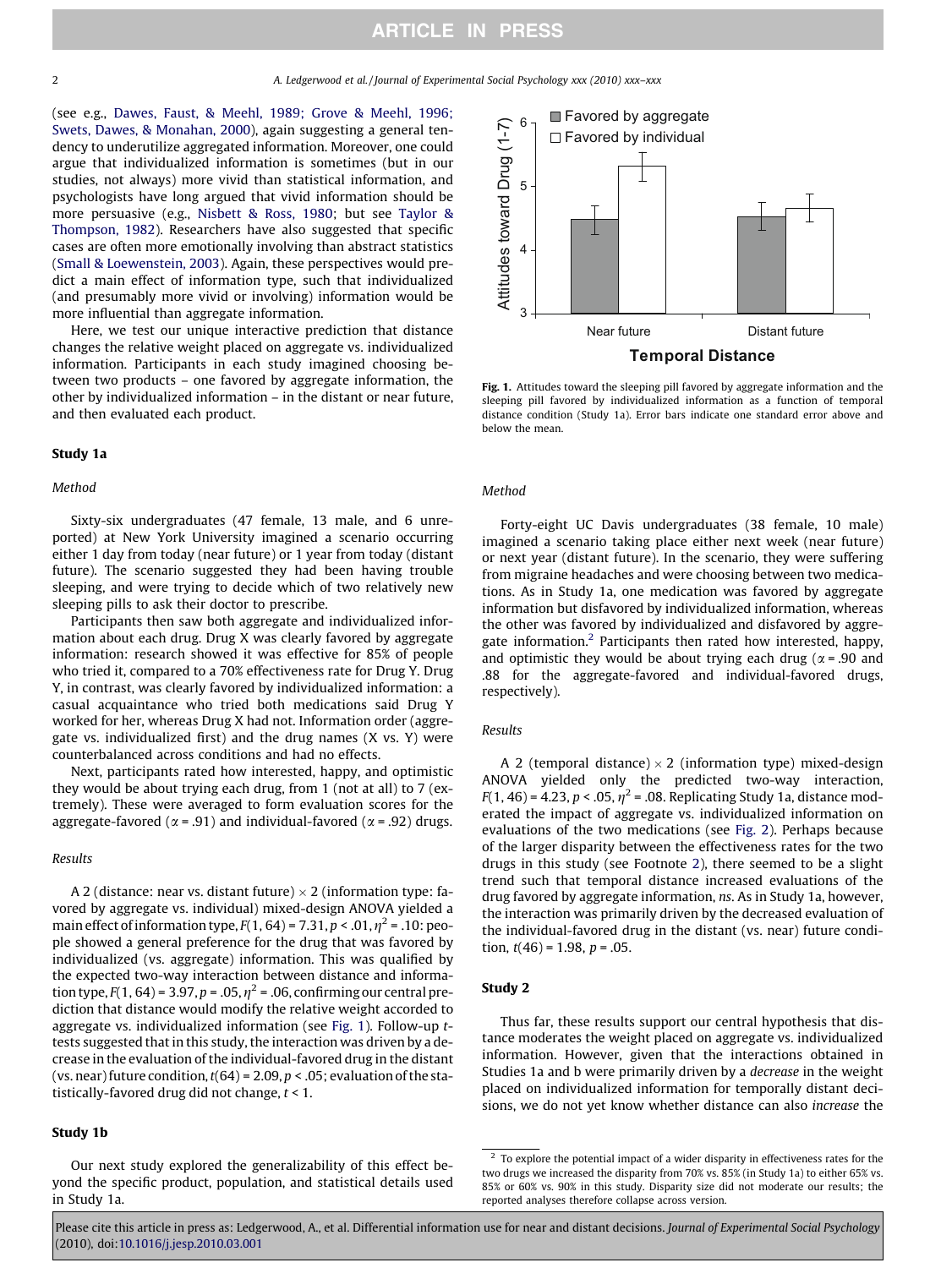A. Ledgerwood et al. / Journal of Experimental Social Psychology xxx (2010) xxx–xxx 3

<span id="page-2-0"></span>

Fig. 2. Attitudes toward the migraine medication favored by aggregate information and the medication favored by individualized information as a function of temporal distance condition (Study 1b). Error bars indicate one standard error above and below the mean.

weight placed on aggregate information. This prediction is important both to show the full impact of temporal distance on information use, and also to rule out a potential alternative explanation for our results: namely, that distance leads to discounting ([Green &](#page-4-0) [Myerson, 2004](#page-4-0)) and thus decreases the weight placed on any information encountered.<sup>3</sup>

In Studies 1a and b, participants seemed to place relatively little weight on statistical evidence, focusing instead on the individualized information provided. Thus, to test our more specific prediction, we needed to identify a domain in which people would generally trust and utilize aggregated data. According to research on base-rate neglect, one reason why individuals sometimes fail to use aggregated base-rate information is a lack of familiarity with the context: for instance, [Gigerenzer, Hell, and Blank \(1988\)](#page-4-0) showed that people are more likely to utilize base-rate information for a familiar problem (e.g., predicting whether a soccer team will win the current game based on their performance thus far this season) than for an unfamiliar problem (e.g., predicting the profession of a person in the classic engineer–lawyer paradigm). For Study 2, we therefore chose a situation involving aggregate information that our participants were likely to have experienced and used in the past: a typical online shopping setting in which consumers often encounter and consider average customer reviews as well as single reviews written by particular customers. We expected that in this setting, participants would generally trust and use the average review more than a single review. However, as before, we expected that temporal distance would increase the relative weight placed on aggregate vs. individualized evidence.

# Method

Fifty-nine UC Davis undergraduates (48 female, 11 male) imagined a scenario taking place either 1 week (near future) or 1 year (distant future) from today, in which they needed to purchase a toaster on Amazon.com. They saw two options: Toaster A (favored by aggregate information) had an average rating of 4.5 out of 5



Fig. 3. Attitudes toward the toaster favored by aggregate information and the toaster favored by individualized information as a function of temporal distance condition (Study 2). Error bars indicate one standard error above and below the mean.

stars across 204 customer reviews, although the first review stated that the ''toaster does not work very well and is not recommended." Toaster B (favored by individualized information) had an average rating of only 2.5 of 5 stars, but the first review said the ''toaster works as advertised and is a wonderful addition to the kitchen." Pretesting confirmed that the individualized information in this study (a pallid report from an individual customer) was not more vivid than the aggregate information (number of stars): if anything, pilot participants showed a nonsignificant tendency to rate the aggregate (vs. individualized) descriptions used as slightly more vivid and easy to picture,  $t(39) = 1.24$ ,  $p = .22<sup>4</sup>$ 

Next, participants rated how interested, likely, confident, and happy they would be about buying each toaster and how they generally felt about each toaster from 1 (Not at All/Very Negative) to 7 (Extremely/Very Positive). Responses were averaged to form evaluation scores for the aggregate-favored ( $\alpha$  = .93) and individual-favored ( $\alpha$  = .89) toasters. Participants also indicated how much they would be willing to pay for each toaster. Finally, they chose which toaster they would buy, assuming they were equally priced.<sup>5</sup>

#### Results

# Evaluation

A 2 (temporal distance)  $\times$  2 (information type) mixed-design ANOVA confirmed the anticipated main effect of information type,  $F(1, 57) = 113.16$ ,  $p < .001$ ,  $\eta^2 = .67$ . Clearly, we were successful in finding a setting in which students would attend to and utilize aggregate information: participants preferred the toaster with the favorable (vs. unfavorable) customer average. More importantly, a significant interaction again emerged between distance and information type,  $F(1, 57) = 9.35$ ,  $p < .01$ ,  $\eta^2 = .14$ . As in the previous studies, distance moderated the weight placed on aggregate vs. individualized information (Fig. 3). Just as before, participants

Please cite this article in press as: Ledgerwood, A., et al. Differential information use for near and distant decisions. Journal of Experimental Social Psychology (2010), doi:[10.1016/j.jesp.2010.03.001](http://dx.doi.org/10.1016/j.jesp.2010.03.001)

<sup>3</sup> Of course, a straightforward discounting explanation should predict a main effect of temporal distance on preferences for the aggregate- and individual-favored drugs, which we did not find. Still, one could plausibly argue that perhaps participants were never very swayed by the aggregate information provided in the first place, and that if they had been, distance might have decreased its impact rather than increasing it. We therefore thought it important to test whether distance could actually increase preferences for an object favored by aggregate information.

<sup>4</sup> Moreover, participants later rated visual information as significantly more vivid and easy to picture than non-visual information,  $t(39) = 3.42$ ,  $p = .001$ , confirming that our measure was sensitive enough to detect differences when they did exist.

Previous research has established that construal or distance manipulations like those used here do not change how effortfully people process information [\(Fujita,](#page-4-0) [Eyal, Chaiken, Trope, & Liberman, 2008; Ledgerwood et al., in press\)](#page-4-0). Still, to confirm that our distance manipulation did not inadvertently influence extent of systematic processing, we included measures of involvement (importance, interest, perceived personal consequences of decision:  $\alpha = .90$ ) and self-reported elaboration (extent of thinking, attention paid;  $\alpha$  = .86) in this study (see [Briñol & Petty, 2003; Darke &](#page-4-0) [Chaiken, 2005,](#page-4-0) for items). Distance had no effect on either involvement or elaboration,  $ts < 1$ .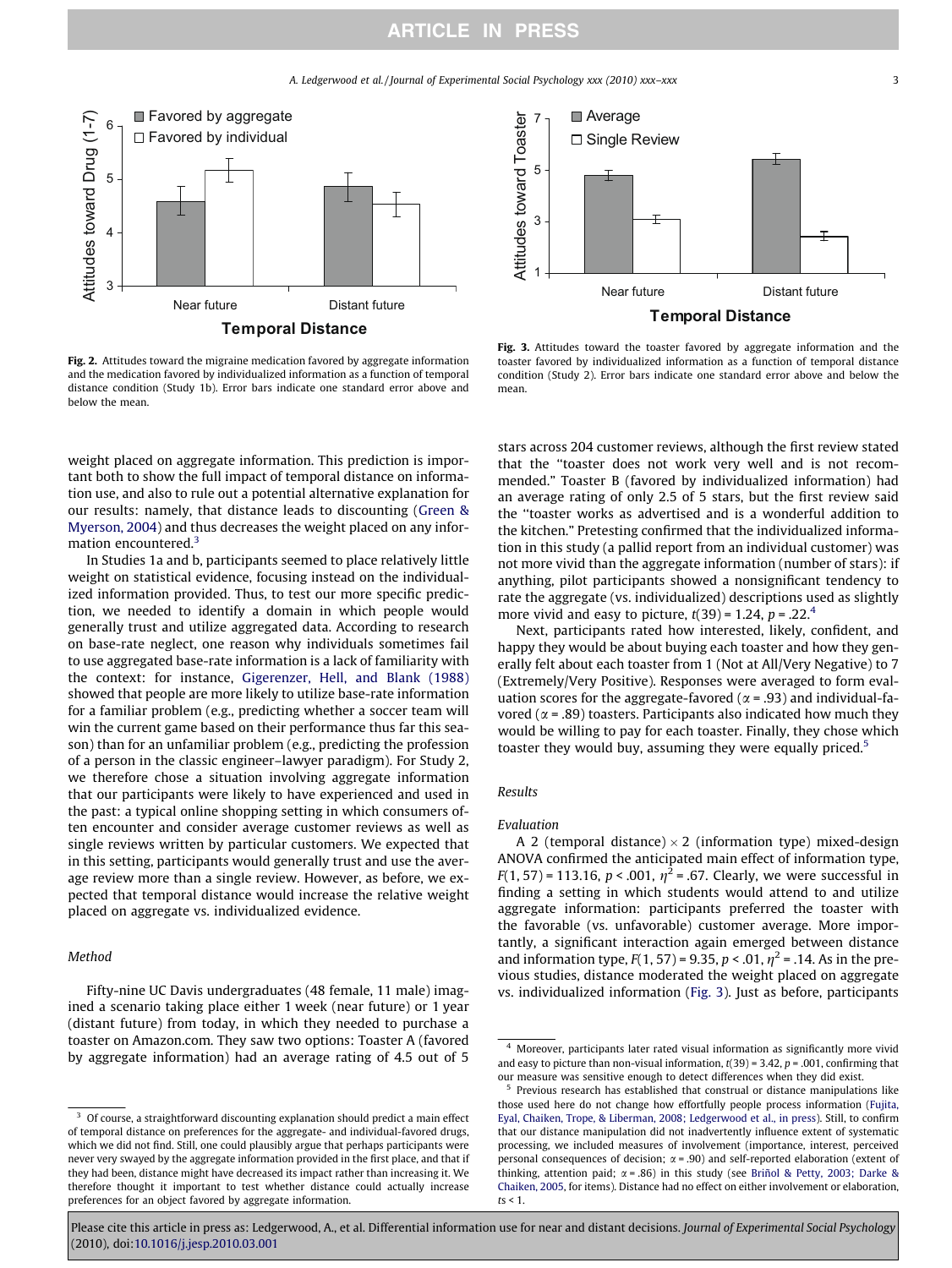4 A. Ledgerwood et al. / Journal of Experimental Social Psychology xxx (2010) xxx–xxx



Fig. 4. Willingness to pay for the toaster favored by aggregate information and the toaster favored by individualized information as a function of temporal distance condition (Study 2). Error bars indicate one standard error above and below the mean.

in the distant (vs. near) future condition evaluated the individually-favored object more negatively,  $t(57) = 2.88$ ,  $p < .01$ . This time, however, those in the distant (vs. near) future condition also evaluated the statistically-favored object more positively,  $t(57) = 2.20$ ,  $p <$  .05. Thus, temporal distance both increased the weight placed on aggregate information and decreased the weight placed on individualized information in evaluating the two toasters.

#### Willingness to pay

A similar two-way interaction emerged for participants' willingness to pay for each toaster,  $F(1, 56) = 6.58$ ,  $p = .01$ ,  $\eta^2 = .11$  (Fig. 4), confirming that our unique interactive prediction about the moderating impact of distance on aggregate vs. individualized information extends to perceived monetary value. In the near future, participants were willing to pay an average of \$5.73 more for the toaster favored by the customer average (vs. the single review) – a relatively small price difference. In the distant future, however, this price difference almost doubled, widening to \$10.79. Follow-up tests suggested this pattern may have been driven more by an effect of distance on willingness to pay for the statistically-favored toaster,  $t(57) = 1.47$ ,  $p = .14$ , whereas willingness to pay for the individually-favored toaster did not differ significantly by condition,  $t < 1$ .

#### Choice

A chi-square test was conducted to assess whether temporal distance increased the likelihood of choosing the toaster favored by statistical (vs. individualized) information. As predicted, participants were more likely to choose the statistically-favored toaster in the distant vs. near future,  $\chi^2(1, 59)$  = 5.64, p < .05.

#### Discussion

When confronted with a mixture of aggregate and individualized information, which will people use when forming evaluations and making decisions? Across three studies, our results suggest that the relative weight accorded to aggregate and individualized evidence varies as a function of distance, with greater relative weight placed on aggregate vs. individualized information in psychologically distal (vs. proximal) situations. This complements recent evidence suggesting that distant objects are increasingly represented in general and global (vs. specific and local) terms ([Liberman & Förster, in press](#page-4-0)), and that this can have important implications for evaluative responding ([Ledgerwood et al., in](#page-4-0) [press](#page-4-0)). It also moves beyond previous work (e.g., [Fujita et al.,](#page-4-0) [2008\)](#page-4-0) to suggest that distance influences not only the weight

placed on abstract vs. concrete qualities of an object, but also on aggregated vs. individualized social influences.<sup>6</sup>

Importantly, these results join others in illustrating a critical caveat to the general notion that temporal distance can lead to discounting and decreased information processing (e.g., [Frederick,](#page-4-0) [Loewenstein, & O'Donoghue, 2002; Green & Myerson, 2004; Petty](#page-4-0) [& Cacioppo, 1984;](#page-4-0) see also [Ledgerwood et al., in press; Trope &](#page-4-0) [Liberman, 2003\)](#page-4-0). For instance, other research on distance and abstraction suggests that individuals do place less weight on information that relates to the secondary and peripheral features of a distant-future (vs. near-future) attitude object, but they also place greater weight on information that relates to the central features of the distant-future object (e.g., [Fujita et al., 2008; Trope & Liberman,](#page-4-0) [2000](#page-4-0)). Likewise, the results of Study 2 suggest that although individuals ''discount" individualized information in the distant (vs. near) future, they actually rely more on aggregate information – which in fact represents a greater total quantity of information than does a single experience.

Although we focused here on temporal distance, a sizeable literature now shows that different distance dimensions can similarly impact subjective mental representation (see [Liberman & Trope,](#page-4-0) [2008; Trope & Liberman, in press](#page-4-0), for reviews). Thus, we would predict that individuals should increasingly consider aggregate (vs. individualized) information when a decision will occur in a distant (vs. near) location, when it is hypothetical (vs. certain), or when it affects a socially distant (vs. close) other.

One interesting question concerns the relation between the current findings and the literature on base-rates. The current studies and classic base-rate studies juxtapose somewhat different types of individualized and aggregate information. Research on base-rates typically contrasts the use of specific information about one case with the use of base-rate information across an entire population of cases, whereas the current studies focus on one particular object (e.g., a specific toaster), and provide information about one person's opinion vs. many people's aggregated opinions about that specific object. We suspect, however, that our findings reflect a broader tendency for distance to shift focus to aggregate-level information over individual-level information (a tendency not limited to the particular type of individual vs. aggregate contrast that we examine here). If so, this suggests that base-rate neglect might be less common under conditions that foster more abstract construals. Indeed, scholars studying baserate usage have proposed a number of different conditions that increase the likelihood that people utilize this particular form of aggregate information, including distance to the target (e.g.,

Please cite this article in press as: Ledgerwood, A., et al. Differential information use for near and distant decisions. Journal of Experimental Social Psychology (2010), doi[:10.1016/j.jesp.2010.03.001](http://dx.doi.org/10.1016/j.jesp.2010.03.001)

 $6$  One could argue that the results of Study 2 might also be explained by an impact of distance on the weighting of abstract and central (vs. concrete and peripheral) features of the attitude object. To do so, one would have to assume that participants perceived the aggregate and individualized information as providing information about the central features of the toaster (e.g., its quality). If so, then distance could lead individuals to place greater weight on the central features, and to therefore attend more to information that they perceive as providing more reliable evidence about them. In Study 2, our main effect suggests that participants did generally think the aggregate information was more reliable, and thus this alternative account could explain the greater weight placed on aggregate information in the distant (vs. near) future conditions (we thank an anonymous reviewer for this astute observation). However, one important strength of this research is that we find the same moderating impact of distance in Study 1, where participants generally trusted individualized information more than aggregate information, and in Study 2, where participants generally trusted aggregate information more than individualized information. Thus, given the main effect in Study 1a showing that participants generally placed greater weight on an acquaintance's opinion (vs. aggregated scientific evidence), it is difficult to argue that these participants somehow perceived the aggregate information as more reliable. Likewise, research on the base-rate fallacy and clinical vs. actuarial judgment converge in suggesting that people often trust individualized information more than aggregate base-rates or statistics (see e.g., [Dawes et al., 1989; Kahneman &](#page-4-0) [Tversky, 1973; Nisbett & Borgida, 1975\)](#page-4-0), indicating that it may in fact be relatively rare for individuals to perceive aggregate information as more reliable.